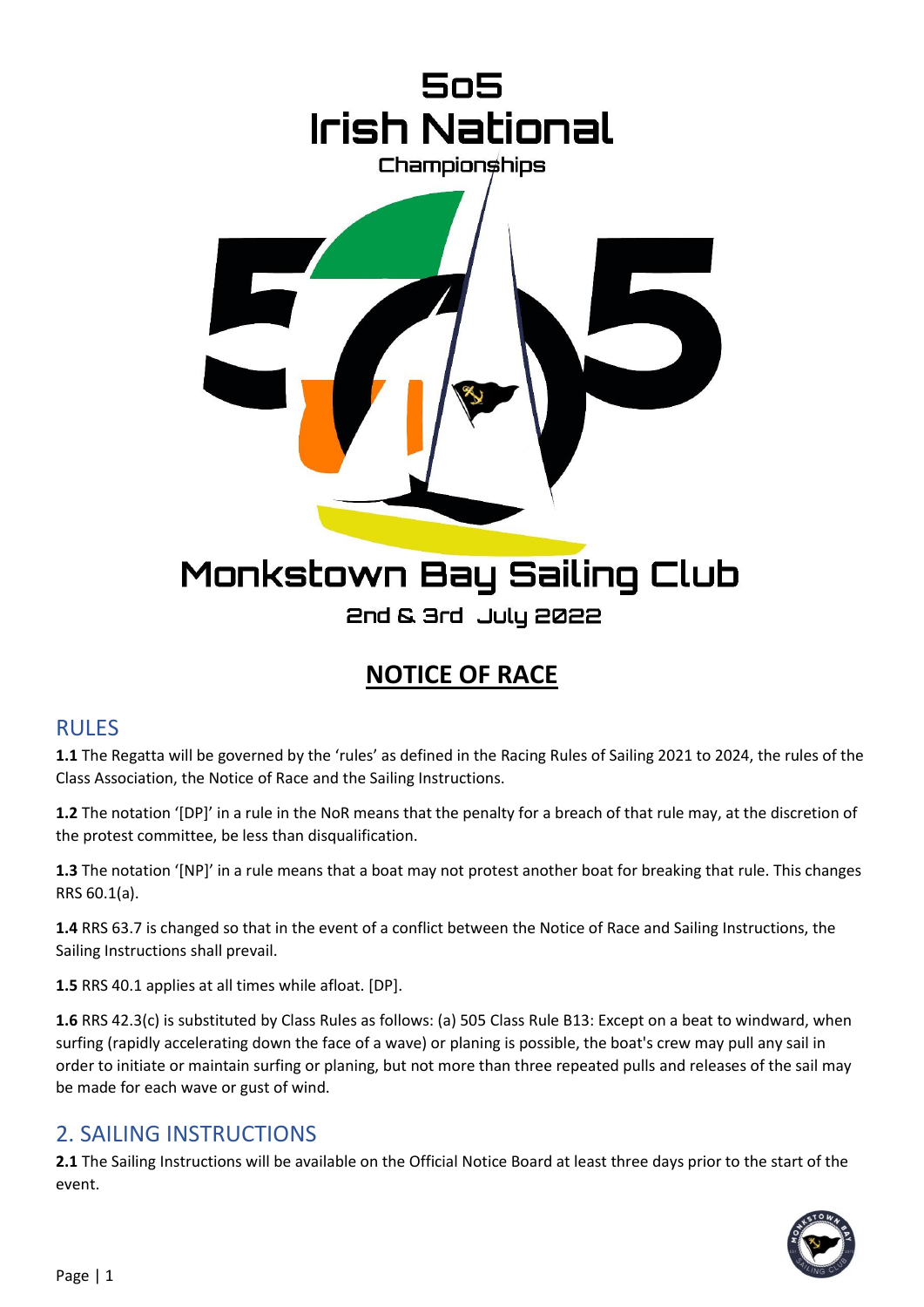#### 3. COMMUNICATION

**3.1** The official notice board is located at Sand Quay hut or [www.mbsc.ie](http://www.mbsc.ie/)

**3.2** [DP] From the first warning signal until the end of the last race of the day, except in an emergency, a boat shall not make voice or data communication that is not available to all boats.

**3.3** Competitors should note that it is anticipated that all communication for this event will be online.

#### 4. ELIGIBILITY AND ENTRY

**4.1** The Irish National Championship is open to all boats of the International 505 Class.

**4.2** Entries and registrations should be made online following the link a[t www.mbsc.ie](http://www.mbsc.ie/)

**4.3** One member of each team, either helm or crew, must be full members of their National 505

Class Association, the other can be an associate member.

**4.4** Eligible boats may enter online until Thursday 30<sup>th</sup> June. Later entries will be at the discretion of the organisers. To request a late entry, please contact [monkstownbaysailingclub@gmail.com](mailto:monkstownbaysailingclub@gmail.com) .

**4.5** A Parent/Guardian Consent and Supervision Form must be completed by the Parent or Guardian of any competitor under the age of 18 on the first day of the event. The forms are available online at [www.mbsc.ie](http://www.mbsc.ie/). The form shall be submitted before the first day of each event.

#### 5. FEES

**5.1** The entry fee will be €100 per boat paid before Thursday 30th June 2022 and €150 if paid after Thursday 30th June 2022.

**5.2** The entry fee includes all Launching and Boat Parking fees.

**5.3** The entry fee includes 2 tickets to the BBQ on Saturday 2nd July.

#### 6. ADVERTISING

**6.1** Boats may be required to display advertising chosen and supplied by the Organising Authority. See World Sailing Advertising Code.

#### 7. SCHEDULE

**7.1** The registration and competitors briefing may be online. Final details of both will be given in the Sailing Instructions.

#### **7.2** The schedule is as follows:

| Friday $1st$ | Registration - located on the ground floor of the clubhouse | $1900 - 2200$ |
|--------------|-------------------------------------------------------------|---------------|
|              | Practice race - Option to join in club racing               | 1900          |
|              |                                                             |               |
| Saturday 2nd | Registration - located on the ground floor of the clubhouse | $0900 - 0930$ |
|              | Racing (Race $1 - 3/4$ ) - Sailing area on Cuskinny,        | 1130          |
|              | <b>BBQ</b> - Located at Clubhouse                           | 1830          |
|              | Live Music                                                  | 2100          |
|              |                                                             |               |
| Sunday 3rd   | Racing (Race $4/5-6$ )                                      | 1100          |
|              | Prizegiving                                                 | 1630          |
|              |                                                             |               |

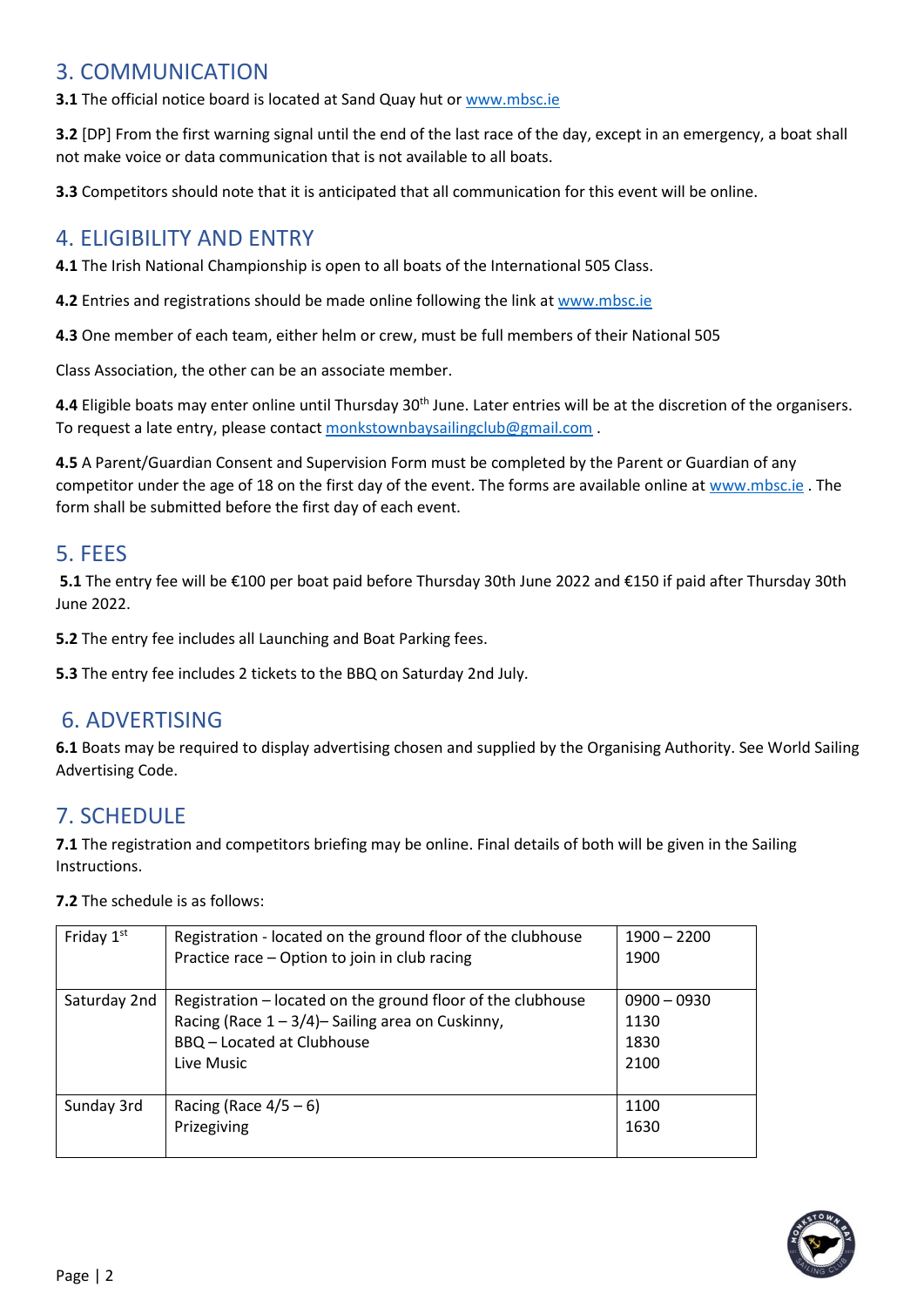**7.3** The intention is that there will be no more than three races a day. However, additional races may be sailed to a maximum one ahead of the schedule, in order to complete the programme if weather or other reasons dictate.

**7.4** On the last scheduled day of racing, no warning signal will be made after 15:00.

#### 8. MEASUREMENT

**8.1** The race committee reserves the right to require any boat or sail to be submitted for measurement at any time before, during or after the series racing.

#### 9. VENUE

**9.1** The venue is Monkstown Bay Sailing Club, Cork

**9.2** The intention is that all racing, will take place in Cuskinny. However, Monkstown Bay may be used if the conditions or attendance numbers deem this to be more suitable.

#### THE COURSES

**10.1** The course will be windward-leeward. (See Sailing Instructions for more detail)

#### SCORING

**11.1** Three races are required to be completed to constitute a series.

**11.2** A boat's series score will be calculated as follows: (a) When fewer than four races have been completed, a boat's series score will be the total of her race scores. (b) When from four to nine races have been completed, a boat's series score will be the total of her race scores excluding her worst score. (c) When 10 or more races have been completed, a boat's series score will be the total of her race scores excluding her two worst scores.

#### 12. BERTHING

**12.1** Support boats will be berthed as directed by MBSC and launched from one of the available slipways. [DP].

#### 13. DATA PROTECTION

**13.1** The personal information you provide to the organising authority will be used to facilitate your participation in the event. If you have agreed to be bound by the Racing Rules of Sailing and the other rules that govern the event (the rules), the legal basis for processing that personal information is contract. If you are not bound by the rules, the legal basis for processing that personal information is legitimate interest. Your personal information will be stored and used in accordance with the Organising Authority's privacy policy. When required by the rules, personal information may be shared with the ISA, your national authority and/or World Sailing. The results of the event and the outcome of any hearing or appeal may be published.

#### 14. RIGHTS TO USE NAMES AND LIKENESS

**14.1** Competitors automatically grant to the Organising Authority without payment the right in perpetuity to make, use and show any motion pictures, still pictures and live, taped or filmed television of or relating to the event. Version: Draft 1 Page 5 of 6

### 15. COVID STATEMENT [DP] [NP]

**15.1** By taking part in any of the events covered by this notice of race, each competitor agrees and acknowledges that they are responsible for complying with any regulations in force from time to time in respect of COVID-19. Competitors and support persons shall comply with any reasonable request from an event official. Failure to comply may be misconduct. Reasonable actions by event officials to implement COVID-19 guidance, protocols or legislation, even if they later prove to have been unnecessary, are not improper actions or omissions.

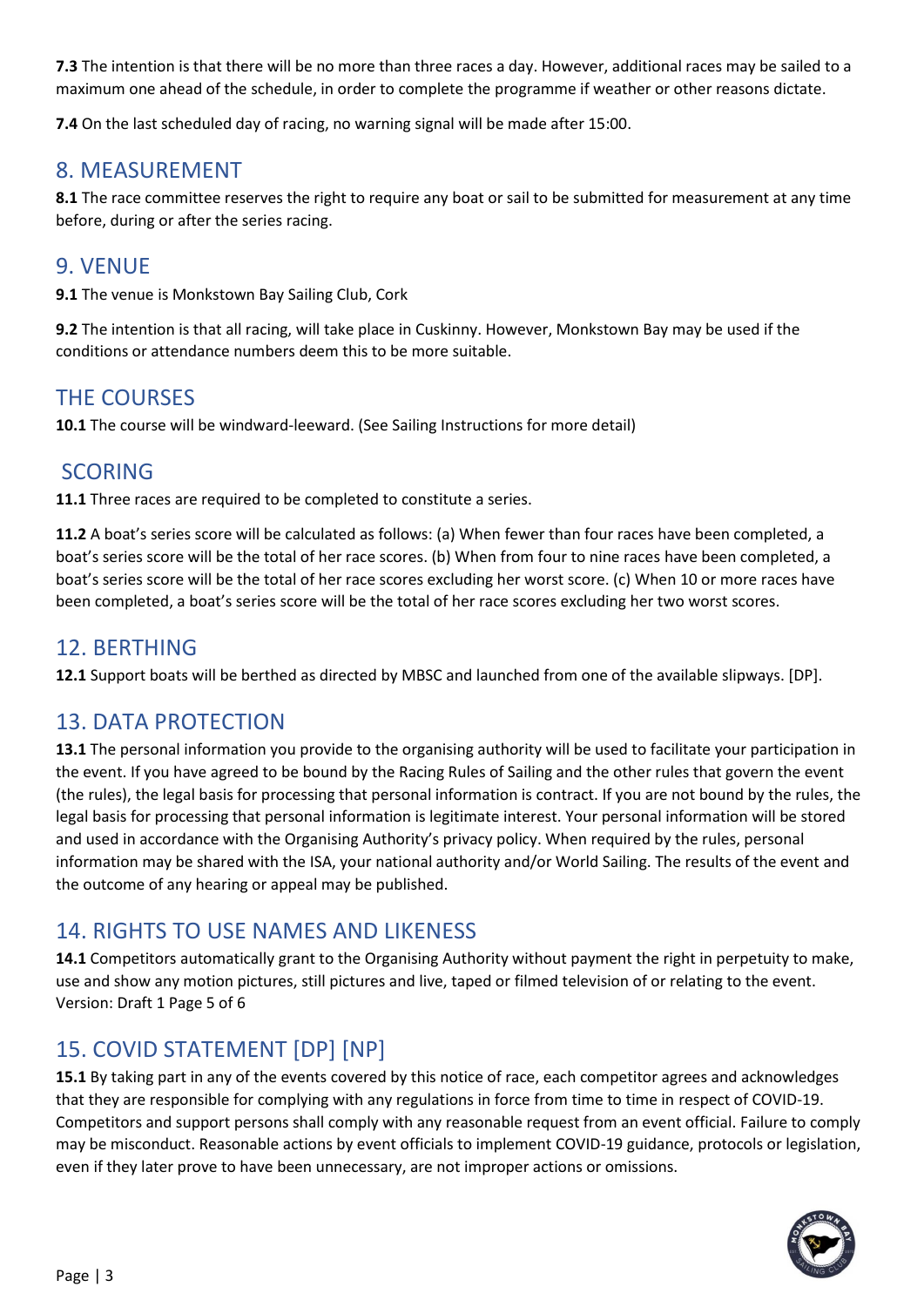#### 16. RISK ASSESSMENT

Rule 3 of the Racing Rules of Sailing states: 'The responsibility for a boat's decision to participate in a race or to continue racing is hers alone.'

Sailing is by its nature an unpredictable sport and therefore inherently involves an element of risk. By taking part in the event, each competitor agrees and acknowledges that:

(a) They are aware of the inherent element of risk involved in the sport and accept responsibility for the exposure of themselves, their crew and their boat to such inherent risk whilst taking part in the event;

(b) They are responsible for the safety of themselves, their crew, their boat and their property whether afloat or ashore;

(c) They accept responsibility for any injury, damage or loss to the extent caused by their own actions or omissions;

(d) Their boat is in good order, equipped to sail in the event and they are fit to participate;

(e) The provision of a race management team, patrol boats and other officials and volunteers by the event organiser does not relieve them of their own responsibilities;

(f) The provision of patrol boat cover is limited to such assistance, particularly in extreme weather conditions, as can be practically provided in the circumstances;

(g) It is their responsibility to familiarise themselves with any risks specific to this venue or this event drawn to their attention in any rules and information produced for the venue or event and to attend any competitors briefing held for the event.

#### 17. INSPECTIONS

**17.1** The fact that race officials may conduct inspections of a boat does not reduce the responsibilities of each competitor set out in this notice of race.

#### 18. INSURANCE

**18.1** Each participating boat shall be insured with valid third-party liability insurance with a minimum cover of €3,000,000 per incident or the equivalent.

#### 19. PRIZES

**29.1** The overall winners of the Championship fleet will be awarded the title of Irish Open Champion 2022. The First Irish boat will be awarded Irish National Champion. Prizes will be awarded to helms and crews in the top three boats, and in addition to the top female, junior, and silver fleet (Pre Sail no. xxxx)

#### 20. FURTHER INFORMATION

**20.1** For further information please contact the Organising Committee, via the website link.

**20.2** Documents and other event information will be posted on the website as appropriate and WPNSA may also use other platforms for the purposes on managing the event, details of which will be available at registration and the competitors' briefings.

-----------------------------------------------------------------------------------------------------------------------------------------------------------

# Additional Information

Early Arrivals and Late Departures